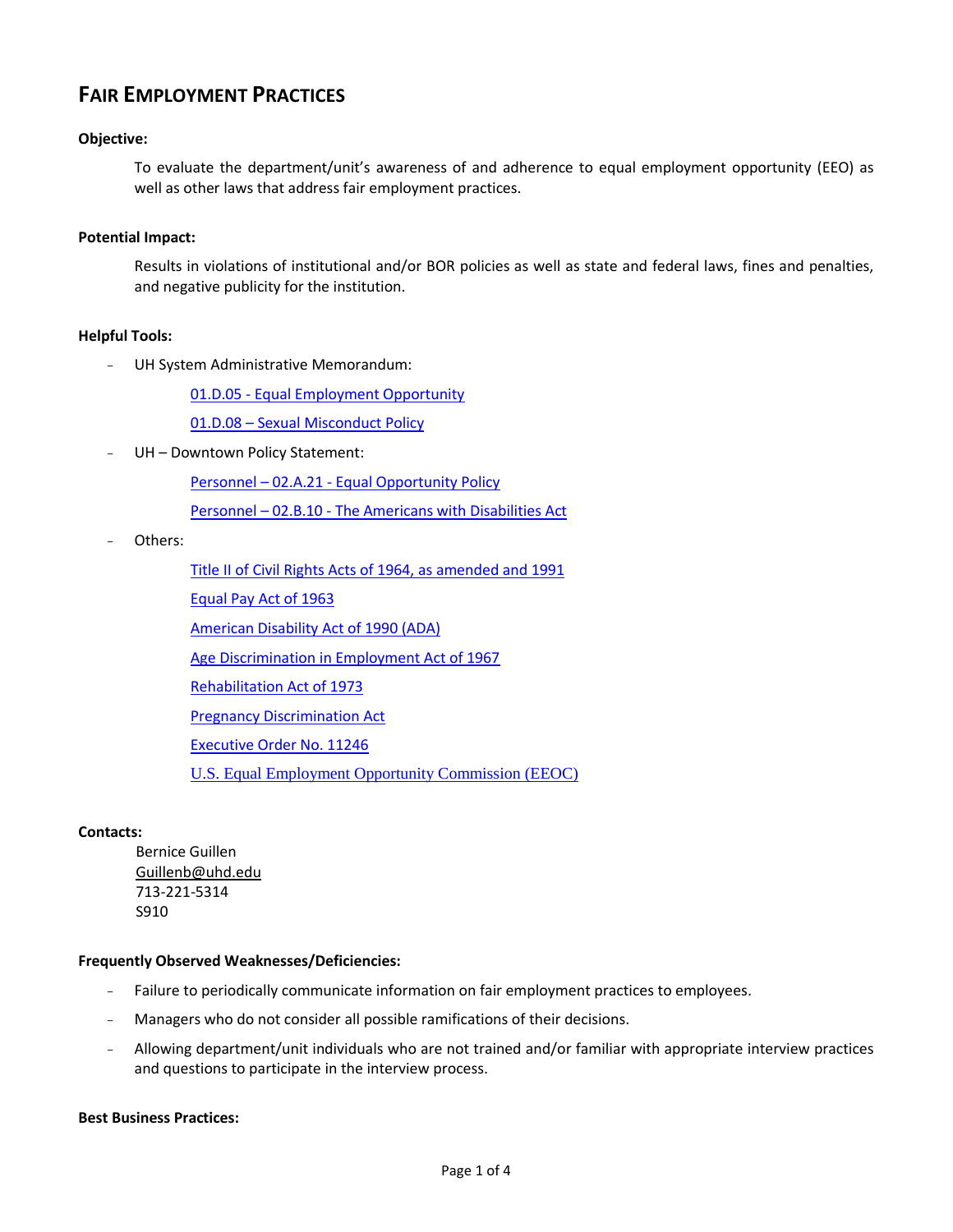- 1. Ensure steps are taken to follow the provisions of EEO and other fair employment practice laws in the recruiting, hiring, training, and promoting of individuals as well as in administering personnel actions.
- 2. Management should periodically communicate information on fair employment practices to employees.
- 3. Reassure employees that retaliation against an individual making a complaint is illegal.
- 4. Advertise job opportunities through HR as required and other avenues targeting minority sources as appropriate.
- 5. Ensure all individuals in the department/unit who participate in the interview process have been provided training and/or information on appropriate interviewing practices within the last year.
- 6. Ensure that all employees are apprised of promotions and transfer opportunities, as well as provided equal opportunity for training and other activities that might enhance career progression.
- 7. Post notices advising employees of EEO and/or fair employment practices. Posters can be found on the West entrances on the first, second and third floors of the One Main Building.
- 8. Avoid unequal pay for jobs that require substantially equal skill, effort and responsibility, and that are performed under similar working conditions. Ensure pay differentials, if any, are supported by performance appraisals and/or underlying credential experience levels.
- 9. Establish and utilize search/screening committees when appropriate.
- 10. Avoid asking candidates questions that may lead to claims of discrimination.
- 11. Ensure employees are familiar with laws requiring reasonable accommodations under the ADA and ensure such requests are handled appropriately.
- 12. Retain applicant data supporting hiring decisions as required by institutional and BOR retention guidelines.
- 13. Provide reasonable accommodations for qualified disabled persons.
- 14. Provide reasonable accommodations for religious requests.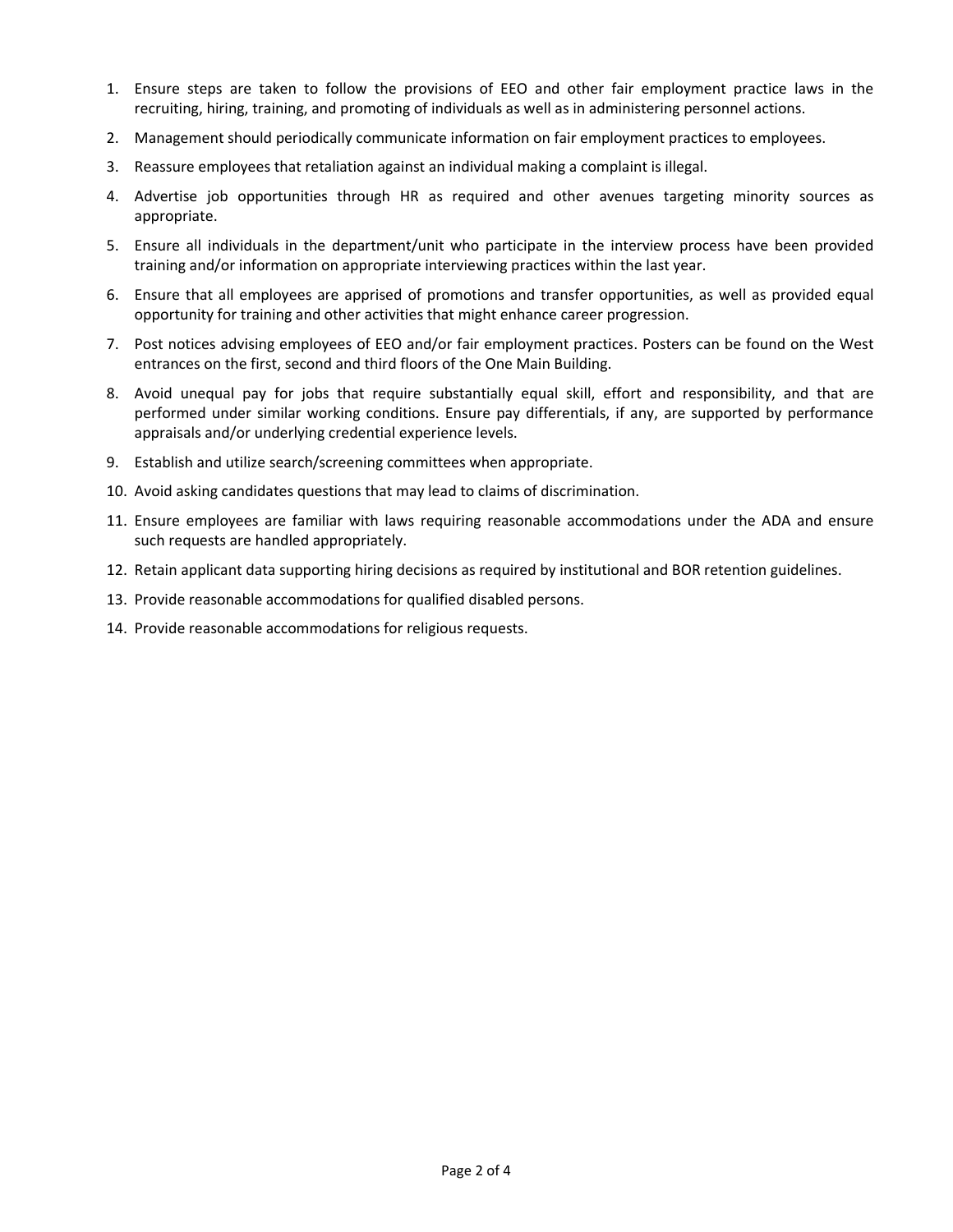## **AREA**

This questionnaire is designed so that "no" answers indicate that an internal control weakness may exist and the procedure/process may need to be examined in greater detail. **Comments should be provided for "No" answers.**  When such weaknesses are identified, a change in the process may be necessary OR a control may need to be put into place to address the weakness. The appropriate UHD contact office (as outlined in the self-assessment text) may be contacted for assistance with identified weaknesses.

| Self-Assessment of Internal Controls for<br><b>Fair Employment Practices</b>                                                                                                                                                              | Yes | No | N/A | <b>Comments</b> |
|-------------------------------------------------------------------------------------------------------------------------------------------------------------------------------------------------------------------------------------------|-----|----|-----|-----------------|
| Are employees familiar with BOR, institutional, and<br>federal policies and procedures regarding equal<br>employment opportunity and fair employment<br>practices?                                                                        |     |    |     |                 |
| Does the unit take steps to follow the provisions of the<br>EEO and other fair employment practice laws in the<br>hiring and administering of personnel actions?                                                                          |     |    |     |                 |
| Does the unit periodically communicate information on<br>equal employment opportunity to all employees?                                                                                                                                   |     |    |     |                 |
| Are there any notices posted in the unit advising<br>employees of EEO and/or fair employment practices?                                                                                                                                   |     |    |     |                 |
| Does the department/unit use recruiting sources<br>outside or in addition to the sources HR uses to target<br>minority or disadvantaged groups when appropriate?                                                                          |     |    |     |                 |
| Does the unit/department ensure that all employees are<br>EQUALLY made aware of promotions and transfer<br>opportunities, as well as allowed to participate in<br>training and other activities that might enhance career<br>progression? |     |    |     |                 |
| Are employees who participate in interviewing<br>candidates provided training and/or information on<br>appropriate interviewing practices and questions?                                                                                  |     |    |     |                 |
| Does the unit have a process established for<br>determining who to interview from the applicant<br>pool?                                                                                                                                  |     |    |     |                 |
| When asking questions of candidates, are questions that<br>may lead to claims of discrimination (age, religion,<br>etc.) avoided?                                                                                                         |     |    |     |                 |
| When requests are made for special accommodations<br>(religious, disability, etc.) are they honored and/or<br>handled appropriately?                                                                                                      |     |    |     |                 |